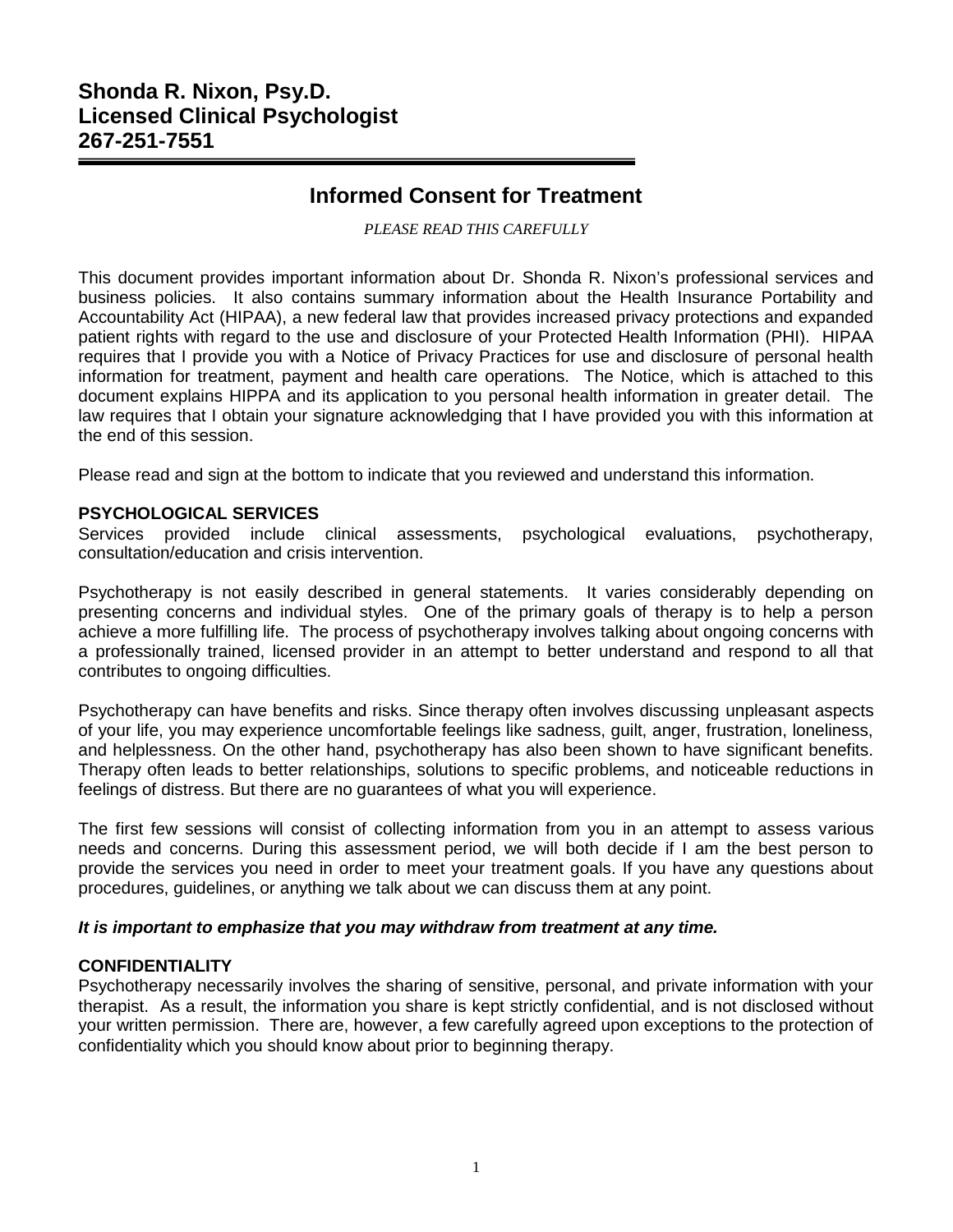- **Exception 1: Supervision or Consultation:** At times, I find it helpful to consult or receive supervision from other health and mental health professionals about a case. During consultation or supervision, I make every effort to avoid revealing a patient's identity. The other professionals are legally bound to keep the information confidential. I will note all consultations in your Clinical Record (which is called PHI in my Notice of psychologist's Policies and Practices to Protect the Privacy of Your Health Information).
- **Exception 2: Abuse of a Child or Elderly or Disabled Person:** If I have reason to believe that a child under the age of eighteen (18), an elderly, or disabled person is being abused or neglected, I am obligated by law to report this situation to the appropriate state agency.
- **Exception 3: <b>Imminent Harm to Self:** If I have reason to believe that you are threatening immediate physical harm to yourself, and if you are unwilling or unable to follow treatment recommendations, I may have to contact a family member or another person who may be able to help to ensure your safety.
- **Exception 4: Imminent harm to Others:** If I have reason to believe that you are actually threatening physical violence against another person, or if you are an actual threat to the safety of another person, I am required by law to take some action to ensure that the other person is protected (such as contacting the police, notifying the other person, seeking hospitalization, or a combination of these alternatives).
- **Exception 5: Court Related Proceedings:** In most legal proceedings, you have the right to prevent me from providing any information about your treatment. In some proceedings involving child custody and those in which your emotional condition is an important issue, a judge may order my testimony if he/she determines that the issues demand it.
- **Exception 6: Lawsuit:** If a patient files a complaint or lawsuit against me, I may disclose relevant information regarding the case in order to defend myself.

The above situations have rarely occurred in my practice. If an event does occur which may necessitate breaching confidentiality, I will make every effort to fully discuss it with you before taking any action.

While this written summary of exceptions to confidentiality should prove helpful in informing you about potential problems, it is important that we discuss any questions or concerns that you may have at our next meeting. I will be happy to discuss these issues with you if you need specific advice, but formal legal advice may be needed because the laws governing confidentiality are quite complex, and I am not an attorney.

#### **SESSIONS**

Psychotherapy generally involves regular consistent sessions usually 50 minutes in length scheduled once or twice a week. The duration of treatment and frequency of sessions varies depending on your individual needs. If you need to cancel an appointment, **24-hour notice** is required, otherwise you will be expected to pay for the missed session. If it is possible, I will try to find another time to reschedule the appointment.

#### **PROFESSIONAL FEES**

My hourly fee is \$100.00. In addition to weekly appointments, I charge this amount for other professional services you may need, though I will prorate the hourly cost if I work for periods of less than one hour. Other services include report writing, telephone conversations lasting longer than 15 minutes, attendance at meetings with other professionals you have authorized, preparation of records or treatment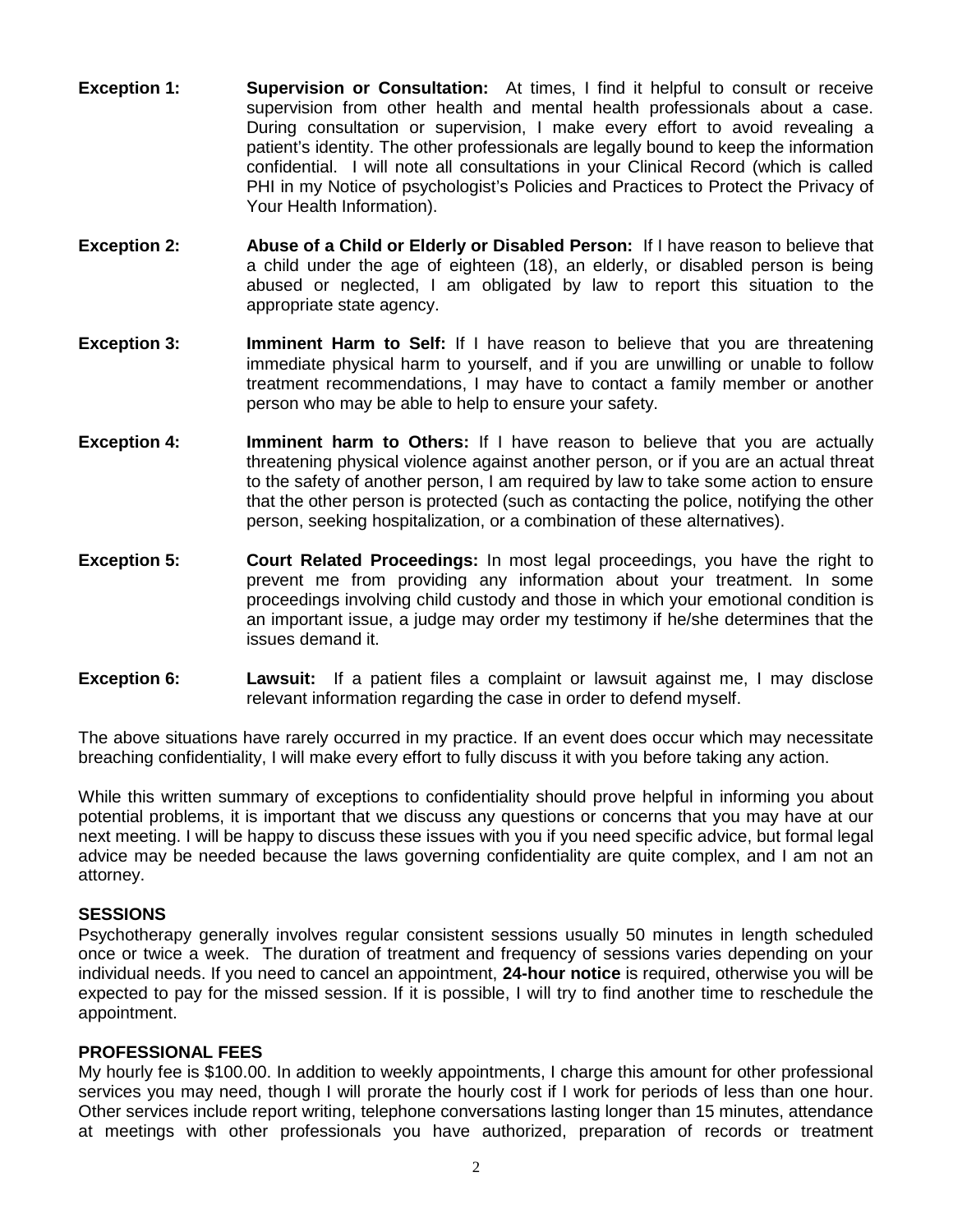summaries, and the time spent performing any other service you may request of me. If you become involved in legal proceedings that require my participation, you will be expected to pay for my professional time even if I am called to testify by another party.

# **BILLING AND PAYMENTS**

You will be expected to pay for each session at the time it is held. Payment schedules for other professional services will be agreed to when they are requested. In circumstances of unusual financial hardship, I may be willing to negotiate a fee adjustment.

If your account has not been paid for more than 30 days and arrangements for payment have not been agreed upon, I have the option of using legal means to secure the payment. This may involve hiring a collection agency or going through small claims court. In most collection situations, the only information I release regarding a patient's treatment is his/her name, the nature of services provided, and the amount due.

## **INSURANCE REIMBURSEMENT**

I do not participate on insurance panels, which means that I am considered an "out of network provider." If you would like to use your coverage to help pay for your treatment you will be expected to pay for treatment first, and then submit a claim directly to your insurance company for reimbursement. I will be happy to provide you with an insurance form at the end of each month in an attempt to help in this process.

## **CONTACTING ME**

I am often not immediately available by telephone. When I am unavailable, my office cell phone is answered by voice mail that I monitor frequently. I will make every effort to return your call on the same day you make it, with the exception of weekends and holidays. If you are difficult to reach, please inform me of some times when you will be available. If you are unable to reach me and feel that you can't wait for me to return your call, contact your family physician or the nearest emergency room and ask for the mental health counselor on call. If I will be unavailable for an extended time, I will provide you with the name of a colleague to contact, if necessary.

# **PROFESSIONAL RECORDS**

You should be aware that, pursuant to HIPAA, I keep Protect Health Information about you in two sets of professional records. One set constitutes your Clinical Record. It includes information about your reasons for seeking therapy, a description of the ways in which your problem impacts your life, your diagnosis, the goals we set for treatment, your progress towards these goals, your medical and social history, your treatment history, any past treatment records that I receive from other providers, reports of any professional consultations or supervision, your billing records, and any reports that have been sent to anyone, including reports to your insurance carrier. Except in unusual circumstances that involve danger to yourself and others (for which I will provide you with an accurate and representative summary of your Record), you may examine and/or receive a copy of your Clinical Record, if you request it in writing. Because these are professional records, they can be misinterpreted and/or upsetting to untrained readers. For this reason, I recommend that you initially review them in my presence, or have them forwarded to another mental health professional so you can discuss the contents.

In addition, I also keep a set of Psychotherapy Notes. These Notes are for my own use and are designed to assist me in providing you with the best treatment. While the contents of Psychotherapy Notes vary from client to client, they can include the contents of our conversations, my analysis of those conversations, and how they impact on your therapy. They also contain particularly sensitive information that you may reveal to me that is not required to be included in your Clinical Record. These Psychotherapy Notes are kept separate from your Clinical Record. While insurance companies can request and receive a copy of your Clinical Record, they cannot receive a copy of your Psychotherapy Notes without your signed, written Authorization. Insurance companies cannot require your Authorization